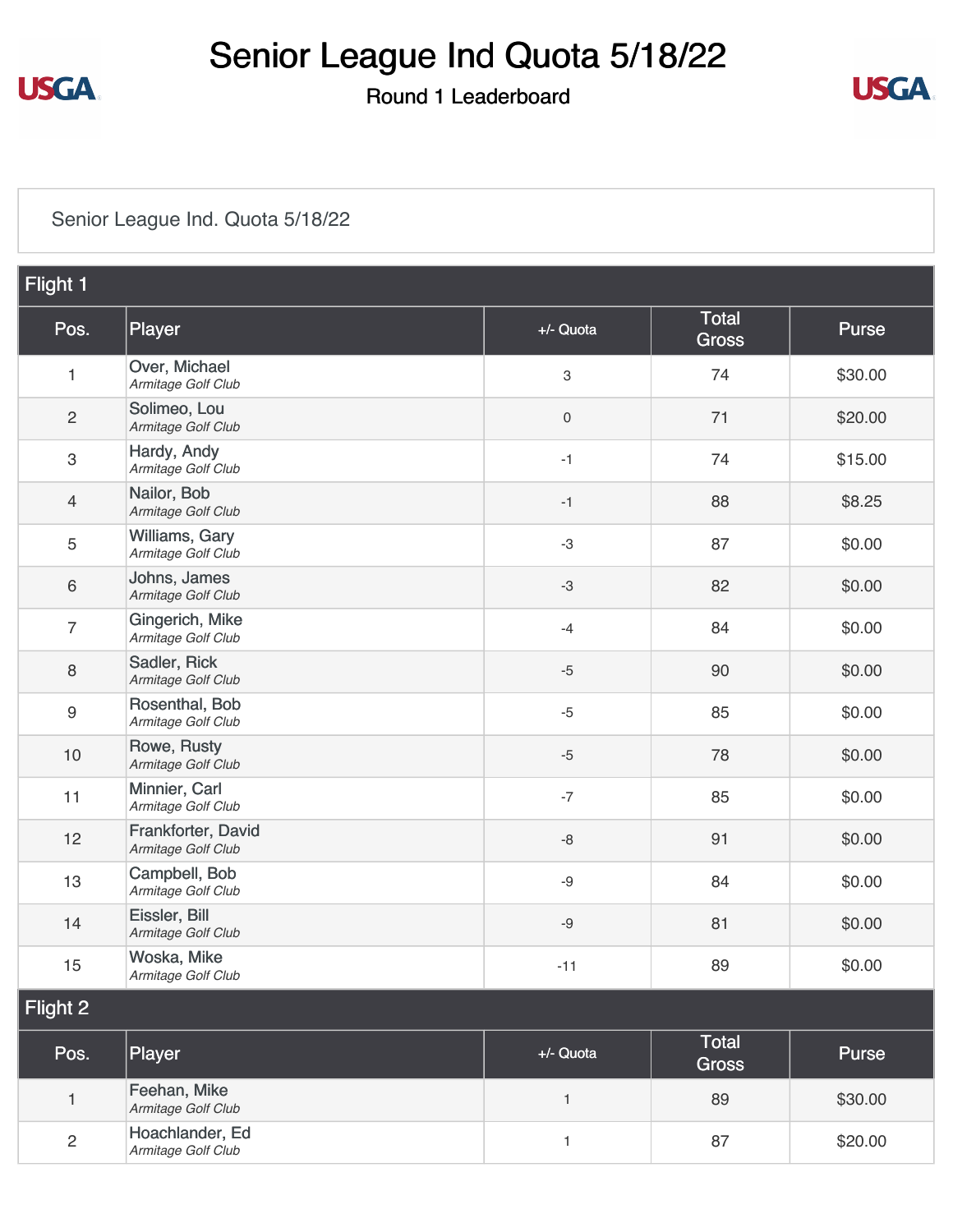

## Senior League Ind Quota 5/18/22

### Round 1 Leaderboard



| $\mathfrak{S}$   | Surak, Greg<br>Armitage Golf Club            | $\mathsf{O}\xspace$ | 88         | \$15.00 |
|------------------|----------------------------------------------|---------------------|------------|---------|
| $\overline{4}$   | McDivitt, Gary<br>Armitage Golf Club         | $-2$                | 90         | \$8.25  |
| $\mathbf 5$      | Giordano, Michael<br>Armitage Golf Club      | $-3$                | 89         | \$0.00  |
| $\,6\,$          | Moyle, Ed<br>Armitage Golf Club              | $-6$                | 97         | \$0.00  |
| $\overline{7}$   | <b>Tompkins, Harry</b><br>Armitage Golf Club | $-6$                | 92         | \$0.00  |
| $\,8\,$          | Keller, Lee<br>Armitage Golf Club            | $-7$                | 94         | \$0.00  |
| $\boldsymbol{9}$ | Miller, Ed<br>Armitage Golf Club             | $-7$                | 95         | \$0.00  |
| 10               | Keller, Warren<br>Armitage Golf Club         | $-8$                | 104        | \$0.00  |
| 11               | Roth, Bill<br>Armitage Golf Club             | $-9$                | 96         | \$0.00  |
| 12               | Schulthies, Fred<br>Armitage Golf Club       | $-9$                | 100        | \$0.00  |
| 13               | Lynch, David<br>Armitage Golf Club           | $-10$               | 95         | \$0.00  |
| <b>DNF</b>       | Wylie, Rich<br>Armitage Golf Club            |                     | <b>DNF</b> | \$0.00  |

Flight 3

| Pos.             | Player                                   | +/- Quota      | Total<br><b>Gross</b> | Purse   |
|------------------|------------------------------------------|----------------|-----------------------|---------|
| $\mathbf{1}$     | Klaum, Thomas<br>Armitage Golf Club      | $\overline{4}$ | 99                    | \$30.00 |
| $\overline{c}$   | St. Pierre, Robert<br>Armitage Golf Club | $\overline{1}$ | 93                    | \$20.00 |
| $\mathfrak{S}$   | Moyer, Rick<br>Armitage Golf Club        | $\overline{1}$ | 98                    | \$15.00 |
| 4                | Koch, George<br>Armitage Golf Club       | $\mathbf{1}$   | 100                   | \$8.25  |
| 5                | Schawalder, Paul<br>Armitage Golf Club   | $\mathbf 0$    | 92                    | \$0.00  |
| $\,6\,$          | Spila, Joseph<br>Armitage Golf Club      | $\mathbf 0$    | 97                    | \$0.00  |
| $\overline{7}$   | Anthony, Jim<br>Armitage Golf Club       | $-2$           | 91                    | \$0.00  |
| 8                | Owens, Gary<br>Armitage Golf Club        | $-2$           | 117                   | \$0.00  |
| $\boldsymbol{9}$ | Antonetti, John<br>Armitage Golf Club    | $-2$           | 102                   | \$0.00  |
| 10               | Magnelli, Al<br>Armitage Golf Club       | -3             | 92                    | \$0.00  |